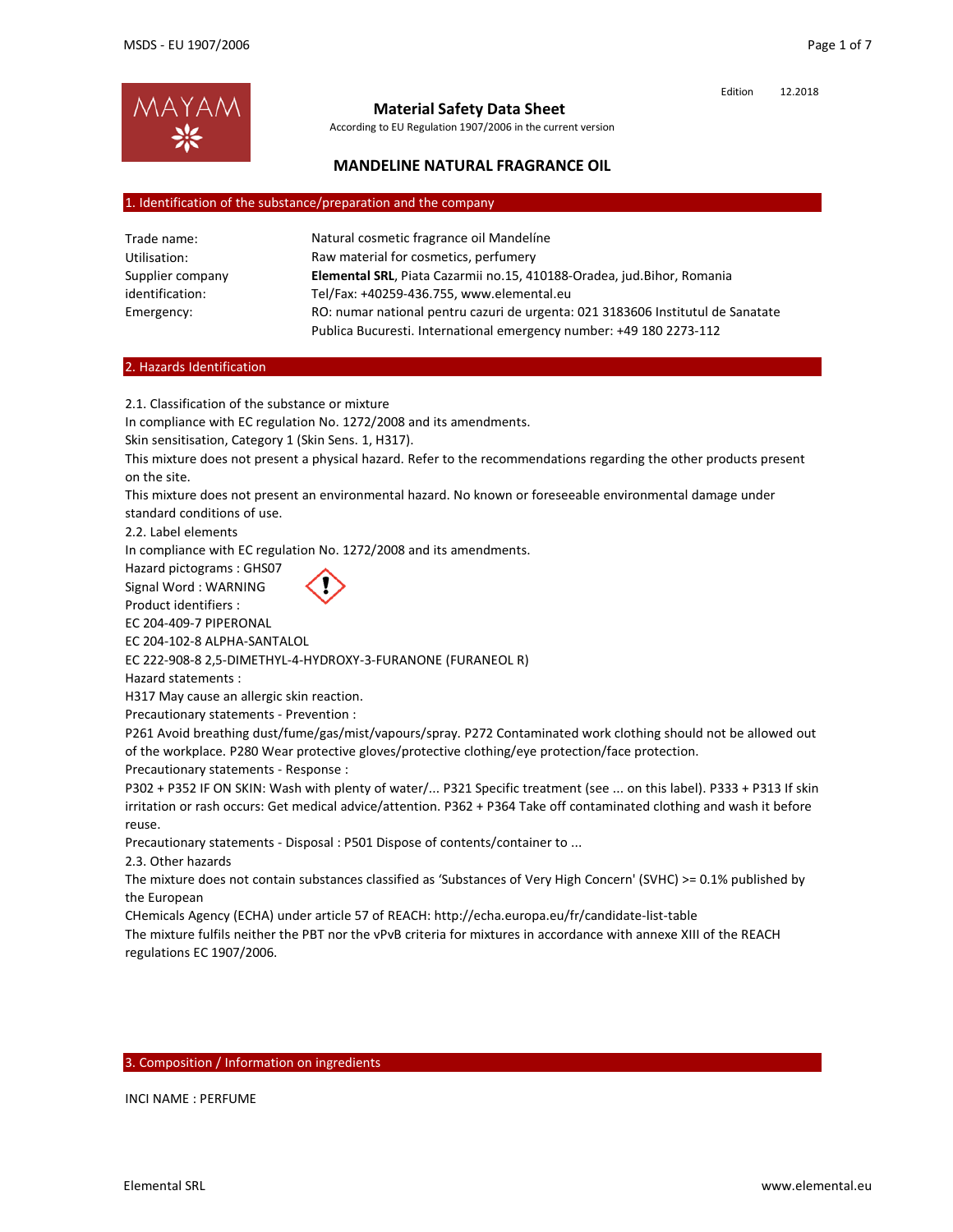

# **Material Safety Data Sheet**

According to EU Regulation 1907/2006 in the current version

### **MANDELINE NATURAL FRAGRANCE OIL**

3.2. Mixtures Composition :

| Identification                                    | (EC) 1272/2008             | <b>Note</b> | $\%$                 |
|---------------------------------------------------|----------------------------|-------------|----------------------|
| INDEX: I121 33 5                                  | GHS07                      |             | $1 \le x \% \le 2.5$ |
| CAS: 121-33-5                                     | Wng                        |             |                      |
| EC: 204-465-2                                     | Eye Irrit. 2, H319         |             |                      |
| REACH: 01-2119516040-60                           |                            |             |                      |
| <b>VANILLIN</b>                                   |                            |             |                      |
| <b>INDEX: I120 57 0</b>                           | GHS07                      |             | $1 \le x \% \le 2.5$ |
| CAS: 120-57-0                                     | Wng                        |             |                      |
| EC: 204-409-7                                     | <b>Skin Sens. 1B, H317</b> |             |                      |
| REACH: 01-2119983608-21-0000                      |                            |             |                      |
| <b>PIPERONAL</b>                                  |                            |             |                      |
| INDEX: I115 71 9                                  | GHS07                      |             | $0 \leq x \% \leq 1$ |
| CAS: 115-71-9                                     | Wng                        |             |                      |
| EC: 204-102-8                                     | <b>Skin Sens. 1B, H317</b> |             |                      |
| <b>ALPHA-SANTALOL</b>                             |                            |             |                      |
| INDEX: I3658 77 3                                 | GHS07                      |             | $0 \le x \% \le 1$   |
| CAS: 3658-77-3                                    | Wng                        |             |                      |
| EC: 222-908-8                                     | <b>Skin Sens. 1A, H317</b> |             |                      |
|                                                   | Eye Irrit. 2, H319         |             |                      |
| 2.5-DIMETHYL-4-HYDROXY-3-FURANONE<br>(FURANEOL R) |                            |             |                      |

(Full text of H‐phrases: see section 16)

#### 4. First Aid

As a general rule, in case of doubt or if symptoms persist, always call a doctor. NEVER induce swallowing by an unconscious person.

4.1. Description of first aid measures

In the event of splashes or contact with eyes : Wash thoroughly with fresh, clean water for 15 minutes holding the eyelids open.

In the event of splashes or contact with skin : Remove contaminated clothing and wash the skin thoroughly with soap and water or a recognised cleaner. Watch out for any remaining product between skin and clothing, watches, shoes, etc. In the event of an allergic reaction, seek medical attention. If the contaminated area is widespread and/or there is damage to the skin, a doctor must be consulted or the patient transferred to hospital.

In the event of swallowing : Do not give the patient anything orally.

In the event of swallowing, if the quantity is small (no more than one mouthful), rinse the mouth with water and consult a doctor. Keep the person exposed at rest. Do not force vomiting. Seek medical attention immediately, showing the label. If swallowed accidentally, call a doctor to ascertain whether observation and hospital care will be necessary. Show the label.

4.2. Most important symptoms and effects, both acute and delayed

No data available.

4.3. Indication of any immediate medical attention and special treatment needed: No data available.

#### 5. Fire‐fighting Measures

5.1. Extinguishing media

Suitable methods of extinction

In the event of a fire, use : ‐ sprayed water or water mist

Unsuitable methods of extinction

In the event of a fire, do not use : ‐ water jet

5.2. Special hazards arising from the substance or mixture

A fire will often produce a thick black smoke. Exposure to decomposition products may be hazardous to health.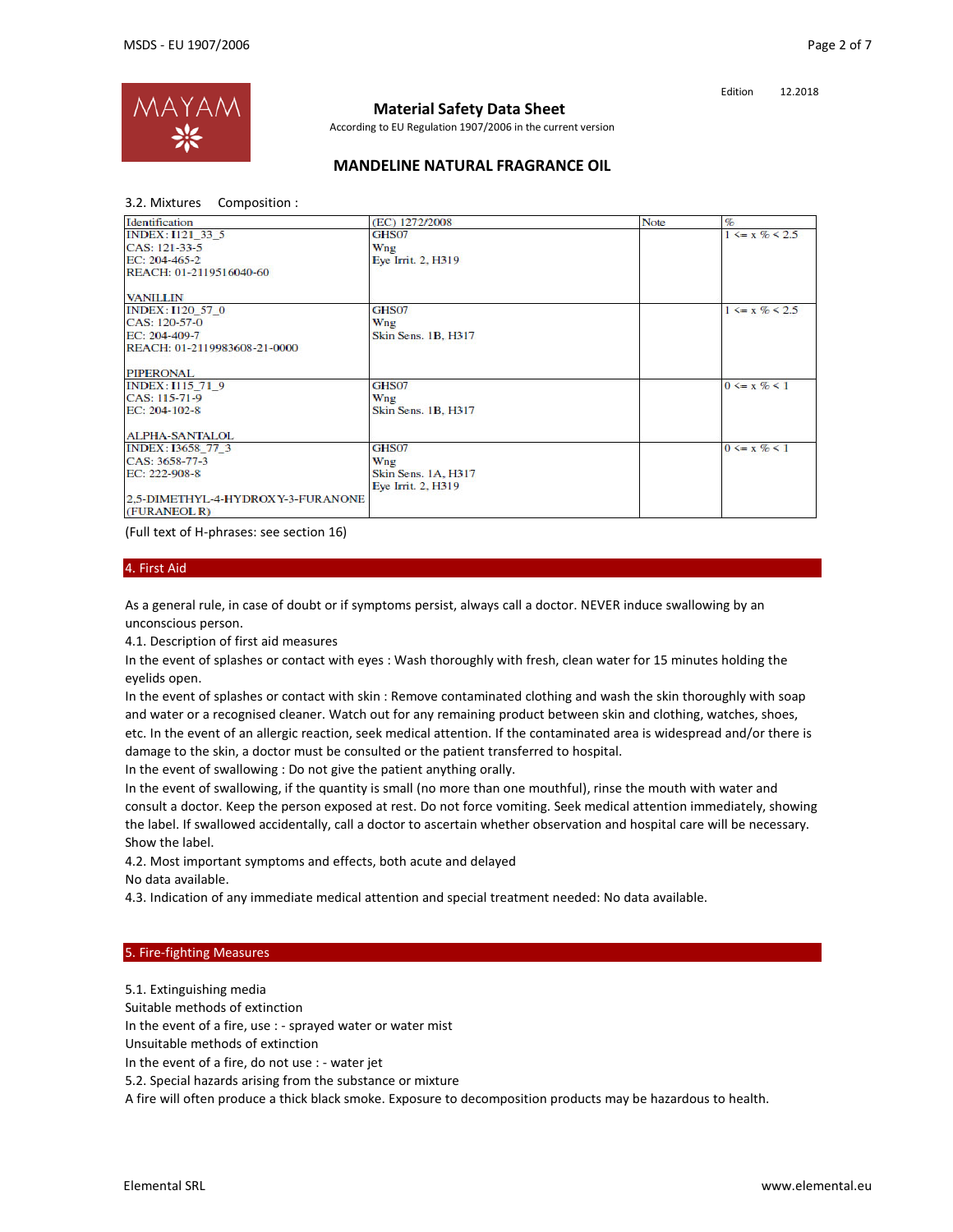

## **Material Safety Data Sheet**

According to EU Regulation 1907/2006 in the current version

## **MANDELINE NATURAL FRAGRANCE OIL**

Do not breathe in smoke.

In the event of a fire, the following may be formed :

‐ carbon monoxide (CO) ‐ carbon dioxide (CO2)

5.3. Advice for firefighters No data available.

### 6. Accidental release measures:

6.1. Personal precautions, protective equipment and emergency procedures

Consult the safety measures listed under headings 7 and 8. For non first aid worker. Avoid any contact with the skin and eyes. For first aid worker First aid workers will be equipped with suitable personal protective equipment (See section 8).

6.2. Environmental precautions

Contain and control the leaks or spills with non‐combustible absorbent materials such as sand, earth, vermiculite, diatomaceous earth in drums for waste disposal. Prevent any material from entering drains or waterways.

6.3. Methods and material for containment and cleaning up

Clean preferably with a detergent, do not use solvents.

6.4. Reference to other sections No data available.

### 7. Handling and Storage

Requirements relating to storage premises apply to all facilities where the mixture is handled.

Individuals with a history of skin sensitisation should not, under any circumstance, handle this mixture.

7.1. Precautions for safe handling

Always wash hands after handling. Remove and wash contaminated clothing before re‐using. Ensure that there is adequate ventilation, especially in confined areas.

Fire prevention : Handle in well-ventilated areas. Prevent access by unauthorised personnel.

Recommended equipment and procedures : For personal protection, see section 8.

Observe precautions stated on label and also industrial safety regulations. Packages which have been opened must be reclosed carefully and stored in an upright position.

Prohibited equipment and procedures : No smoking, eating or drinking in areas where the mixture is used.

7.2. Conditions for safe storage, including any incompatibilities: No data available.

Storage: Keep the container tightly closed in a dry, well‐ventilated place. The floor must be impermeable and form a collecting basin so that, in the event of an accidental spillage, the liquid cannot spread beyond this area.

Packaging: Always keep in packaging made of an identical material to the original.

7.3. Specific end use(s): No data available.

### 8. Exposure Controls and Personal Protection

8.1. Control parameters: No data available.

8.2. Exposure controls

Personal protection measures, such as personal protective equipment

Pictogram(s) indicating the obligation of wearing personal protective equipment (PPE) : Use personal protective equipment that is clean and has been properly maintained. Store personal protective equipment in a clean place, away from the work area. Never eat, drink or smoke during use. Remove and wash contaminated clothing before re‐using. Ensure that there is adequate ventilation, especially in confined areas.

‐ Eye / face protection Avoid contact with eyes. Use eye protectors designed to protect against liquid splashes. Before handling, wear safety goggles in accordance with standard EN166.

‐ Hand protection Wear suitable protective gloves in the event of prolonged or repeated skin contact.

Use suitable protective gloves that are resistant to chemical agents in accordance with standard EN374.



Edition 12.2018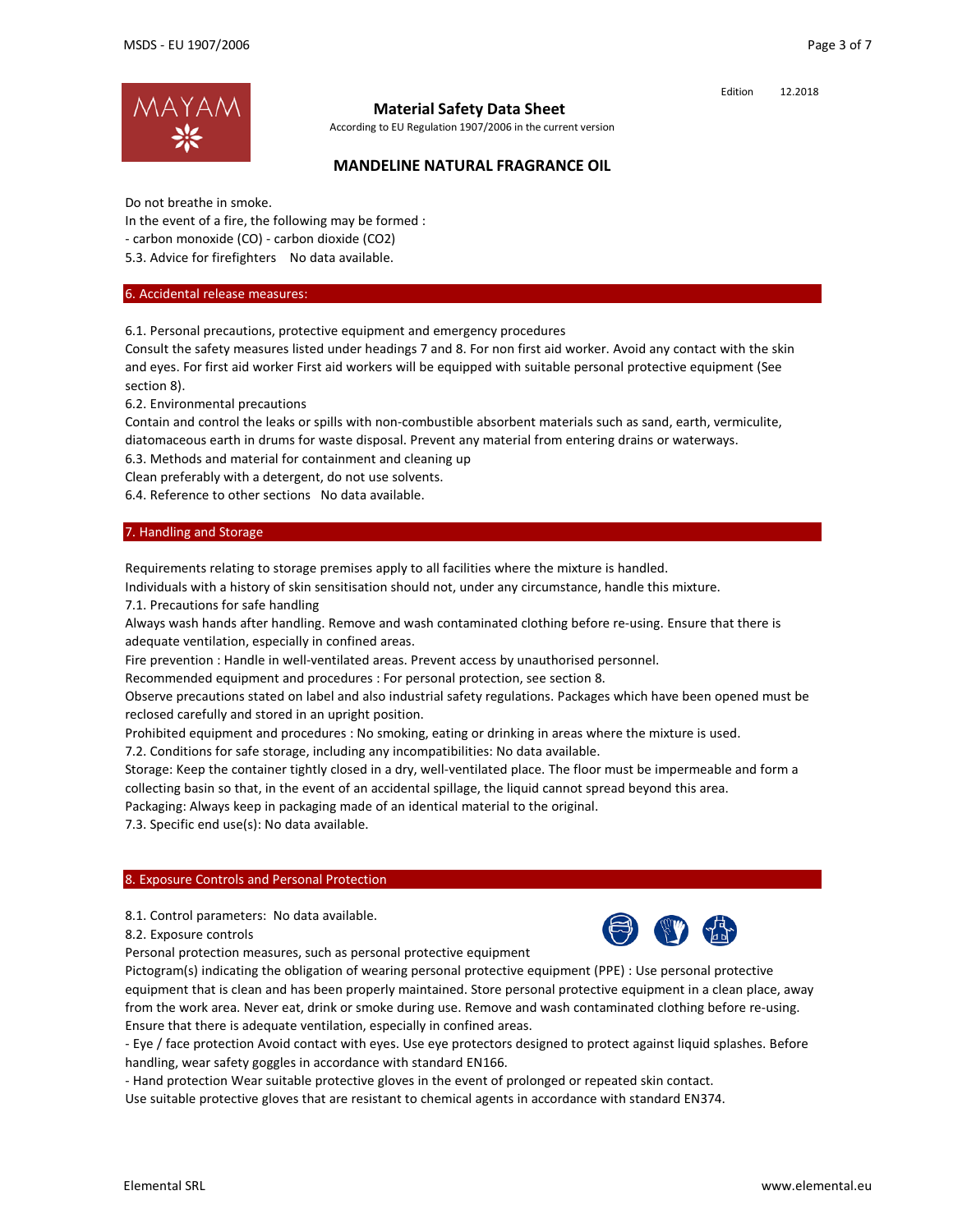

### **Material Safety Data Sheet**

According to EU Regulation 1907/2006 in the current version

### **MANDELINE NATURAL FRAGRANCE OIL**

Gloves must be selected according to the application and duration of use at the workstation. Protective gloves need to be selected according to their suitability for the workstation in question : other chemical products that may be handled, necessary physical protections (cutting, pricking, heat protection), level of dexterity required. Type of gloves recommended : ‐ Butyl Rubber (Isobutylene‐isoprene copolymer) Recommended properties : ‐ Impervious gloves in accordance with standard EN374

‐ Body protection Avoid skin contact. Wear suitable protective clothing.

Suitable type of protective clothing : In the event of substantial spatter, wear liquid‐tight protective clothing against chemical risks (type 3) in accordance with EN14605 to prevent skin contact. In the event of a risk of splashing, wear protective clothing against chemical risks (type 6) in accordance with EN13034 to prevent skin contact. Work clothing worn by personnel shall be laundered regularly. After contact with the product, all parts of the body that have been soiled must be washed.

#### 9. Physical and Chemical Properties

9.1. Information on basic physical and chemical properties General information : Physical state : Fluid liquid. Important health, safety and environmental information pH : Not relevant. Boiling point/boiling range : Not relevant. Flash Point Interval : 60°C < FP <= 93°C Vapour pressure (50°C) : Not relevant. Density : Not stated. Water solubility : Insoluble. Viscosity: v < 7 mm2/s (40°C) Melting point/melting range : Not relevant. Self‐ignition temperature : Not relevant. Decomposition point/decomposition range : Not relevant. 9.2. Other information: No data available.

#### 10. Stability and Reactivity

10.1. Reactivity No data available.

10.2. Chemical stability

This mixture is stable under the recommended handling and storage conditions in section 7.

10.3. Possibility of hazardous reactions

When exposed to high temperatures, the mixture can release hazardous decomposition products, such as carbon monoxide and dioxide, fumes and nitrogen oxide.

10.4. Conditions to avoid No data available.

10.5. Incompatible materials No data available.

10.6. Hazardous decomposition products

The thermal decomposition may release/form : - carbon monoxide (CO), - carbon dioxide (CO2)

#### 11. Toxicological Information

11.1. Information on toxicological effects

Exposure to vapours from solvents in the mixture in excess of the stated occupational exposure limit may result in adverse health effects such as mucous membrane and respiratory system irritation and adverse effects on kidney, liver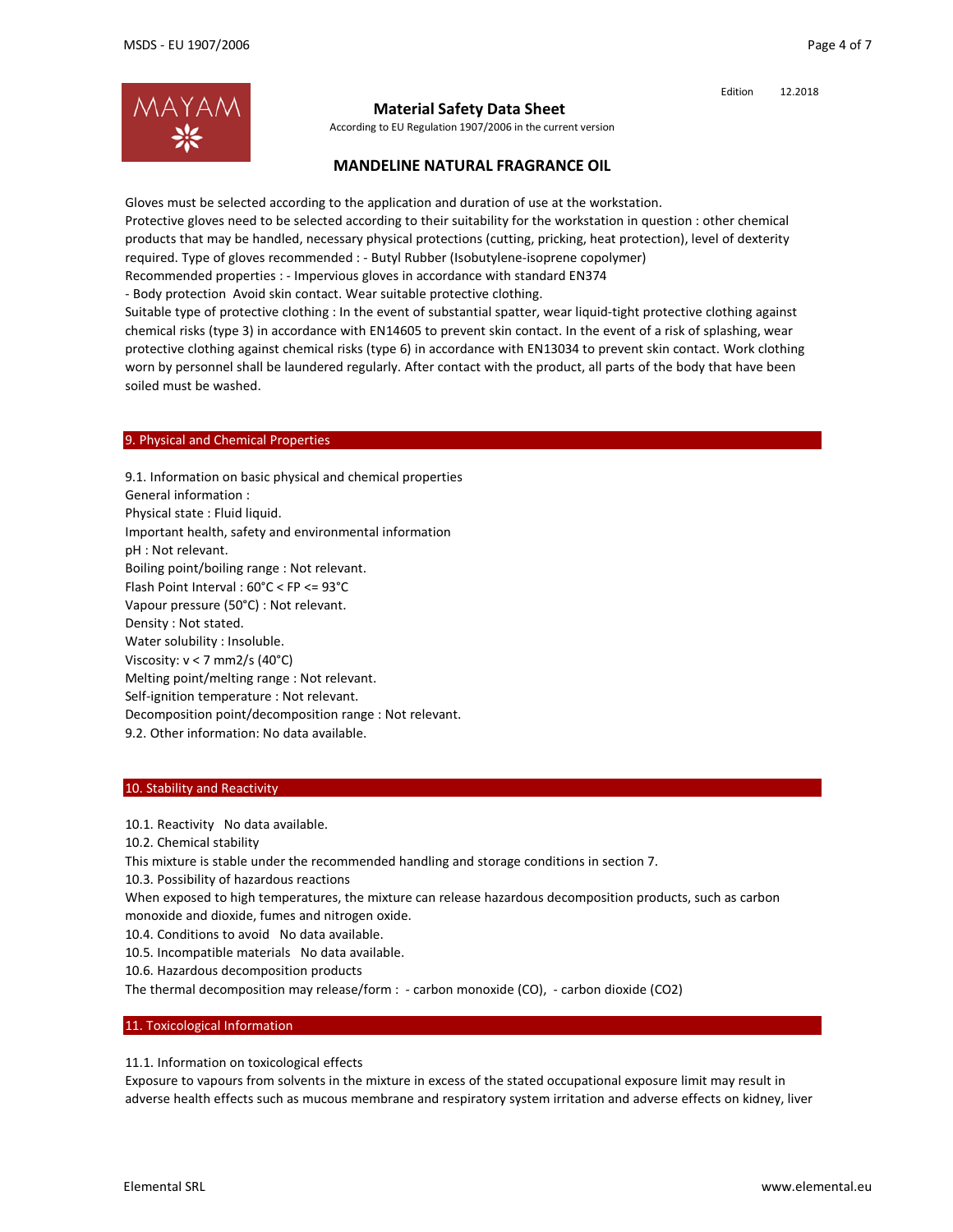

## **Material Safety Data Sheet**

According to EU Regulation 1907/2006 in the current version

## **MANDELINE NATURAL FRAGRANCE OIL**

and central nervous system. Symptoms produced will include headaches, numbness, dizziness, fatigue, muscular asthenia and, in extreme cases, loss of consciousness. Repeated or prolonged contact with the mixture may cause removal of natural oil from the skin resulting in non‐allergic contact dermatitis and absorption through the skin. Splashes in the eyes may cause irritation and reversible damage. May cause an allergic reaction by skin contact. 11.1.1. Substances Acute toxicity : ALPHA‐SANTALOL (CAS: 115‐71‐9) Oral route : LD50 = 3800 mg/kg PIPERONAL (CAS: 120‐57‐0) Oral route : LD50 = 2700 mg/kg VANILLIN (CAS: 121‐33‐5) Oral route : LD50 = 3500 mg/kg 11.1.2. Mixture: No toxicological data available for the mixture.

### 12. Ecological Information

12.1. Toxicity 12.1.2. Mixtures No aquatic toxicity data available for the mixture. 12.2. Persistence and degradability No data available. 12.3. Bioaccumulative potential No data available. 12.4. Mobility in soil No data available. 12.5. Results of PBT and vPvB assessment No data available. 12.6. Other adverse effects: No data available. German regulations concerning the classification of hazards for water (WGK, AwSV vom 18/04/2017, KBws) : WGK 1 : Slightly hazardous for water.

### 13. Disposal Considerations

Proper waste management of the mixture and/or its container must be determined in accordance with Directive 2008/98/EC.

13.1. Waste treatment methods

Do not pour into drains or waterways.

Waste : Waste management is carried out without endangering human health, without harming the environment and, in particular without risk to water, air, soil, plants or animals. Recycle or dispose of waste in compliance with current legislation, preferably via a certified collector or company. Do not contaminate the ground or water with waste, do not dispose of waste into the environment.

Soiled packaging :

Empty container completely. Keep label(s) on container. Give to a certified disposal contractor.

#### 14. Transport Information

Transport : Exempt from transport classification and labelling.

15. Additional Regulatory Information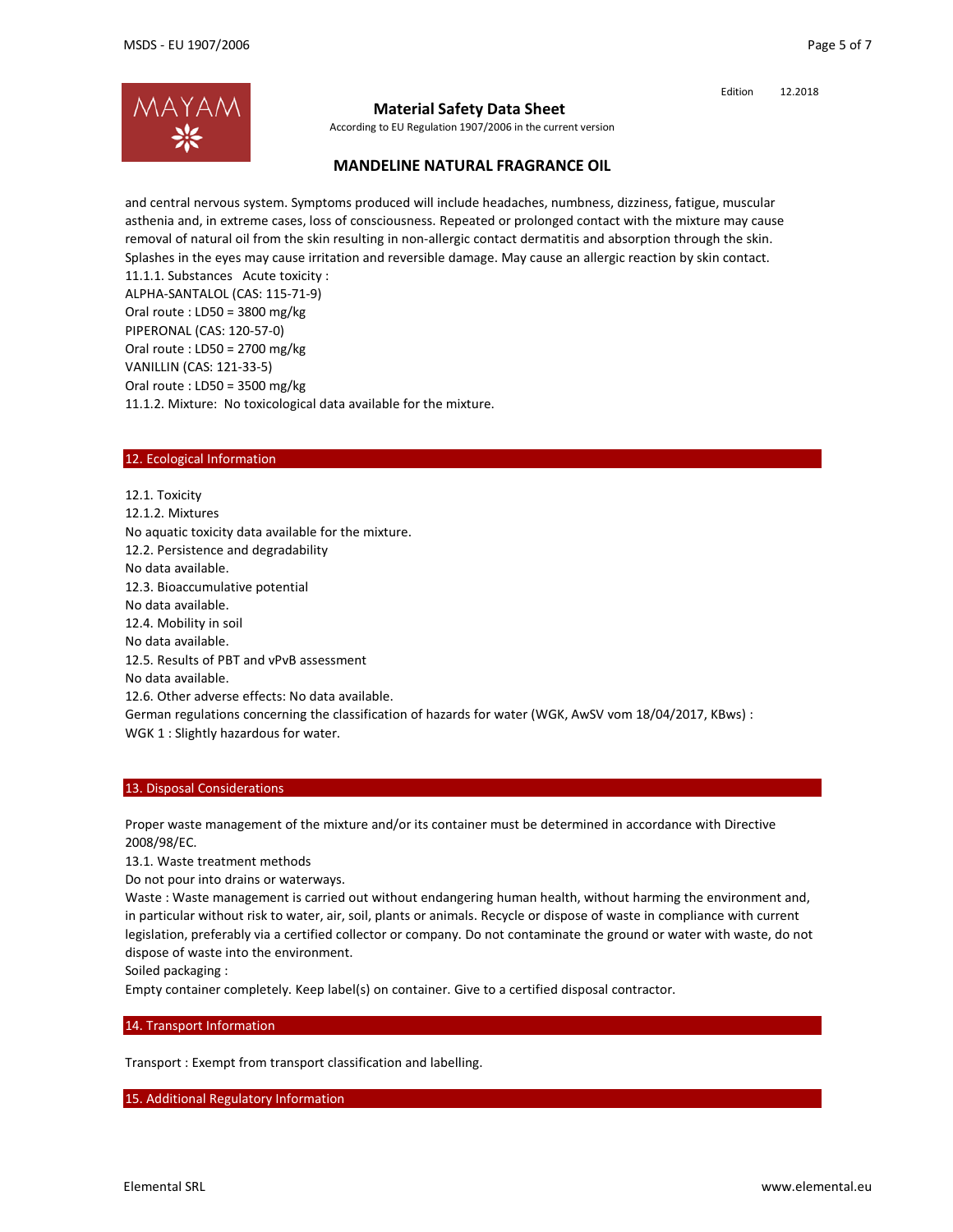

### **Material Safety Data Sheet**

According to EU Regulation 1907/2006 in the current version

## **MANDELINE NATURAL FRAGRANCE OIL**

15.1. Safety, health and environmental regulations/legislation specific for the substance or mixture

‐ Classification and labelling information included in section 2:

The following regulations have been used:

- ‐ EU Regulation No. 1272/2008 amended by EU Regulation No. 2018/669 (ATP 11)
- ‐ Container information: No data available.
- ‐ Particular provisions : No data available.
- ‐ German regulations concerning the classification of hazards for water (WGK, AwSV vom 18/04/2017, KBws) :
- WGK 1 : Slightly hazardous for water.

15.2. Chemical safety assessment: No data available.

### 16. Other Information

Abreviations:

ADR: European Agreement concerning the International Carriage of Dangerous Goods by Road.

CAS: Chemical Abstracts Service (division of the American Chemical Society).

CLP: Classification, Labeling, Packaging.

DNEL: Derived No Effect Level.

EINECS: European Inventory of Existing Commercial Chemical Substances.

GHS: Globally Harmonized System of Classification and Labeling of Chemicals.

IATA: International Air Transport Association.

IATA‐DGR: Dangerous Goods Regulation by the "International Air Transport Association" (IATA).

ICAO: International Civil Aviation Organization.

ICAO-TI: Technical Instructions by the "International Civil Aviation Organization" (ICAO).

IMDG: International Maritime Code for Dangerous Goods.

INCI: International Nomenclature of Cosmetic Ingredients.

LTE: Long‐term exposure.

PNEC: Predicted No Effect Concentration.

RID: Regulation Concerning the International Transport of Dangerous Goods by Rail.

STE: Short‐term exposure.

STEL: Short Term Exposure limit.

STOT: Specific Target Organ Toxicity.

Wording of the phrases mentioned in section 3 : H317 May cause an allergic skin reaction. H319 Causes serious eye irritation.

#### **DECLARATION OF ALLERGENS**

Cf Annex III of the Cosmetic regulation1223/2009/CE

| <b>INCI Name</b>                                              | <b>CAS No</b>  | <b>Typical Contents in %</b> |
|---------------------------------------------------------------|----------------|------------------------------|
| 2-(TERT-BUTYL PROPIONALDE) (Lilial)                           | $80 - 54 - 6$  | 0                            |
| 3-METHYL-4-(2,6,6 TRIMETHYL-2-CYCLOHEXINE-1-YL)-3-BUTEN-2-ONE | 127-51-5       | 0                            |
| AMYL CINNAMAL                                                 | 122-40-7       | 0                            |
| AMYL CINNAMYL ALCOHOL                                         | 101-85-9       | 0                            |
| ANISYL ALCOHOL (Anise alcohol)                                | 105-13-5       | 0                            |
| <b>BENZYL ALCOHOL</b>                                         | 100-51-6       | $0 - 0.003$                  |
| <b>BENZYL BENZOATE</b>                                        | 120-51-4       | 0                            |
| <b>BENZYL CINNAMATE</b>                                       | $103 - 41 - 3$ | 0                            |
| <b>BENZYL SALICYLATE</b>                                      | 118-58-1       | 0                            |
| CINNAMAL (Cinnamic Aldehyde)                                  | 104-55-2       | 0                            |